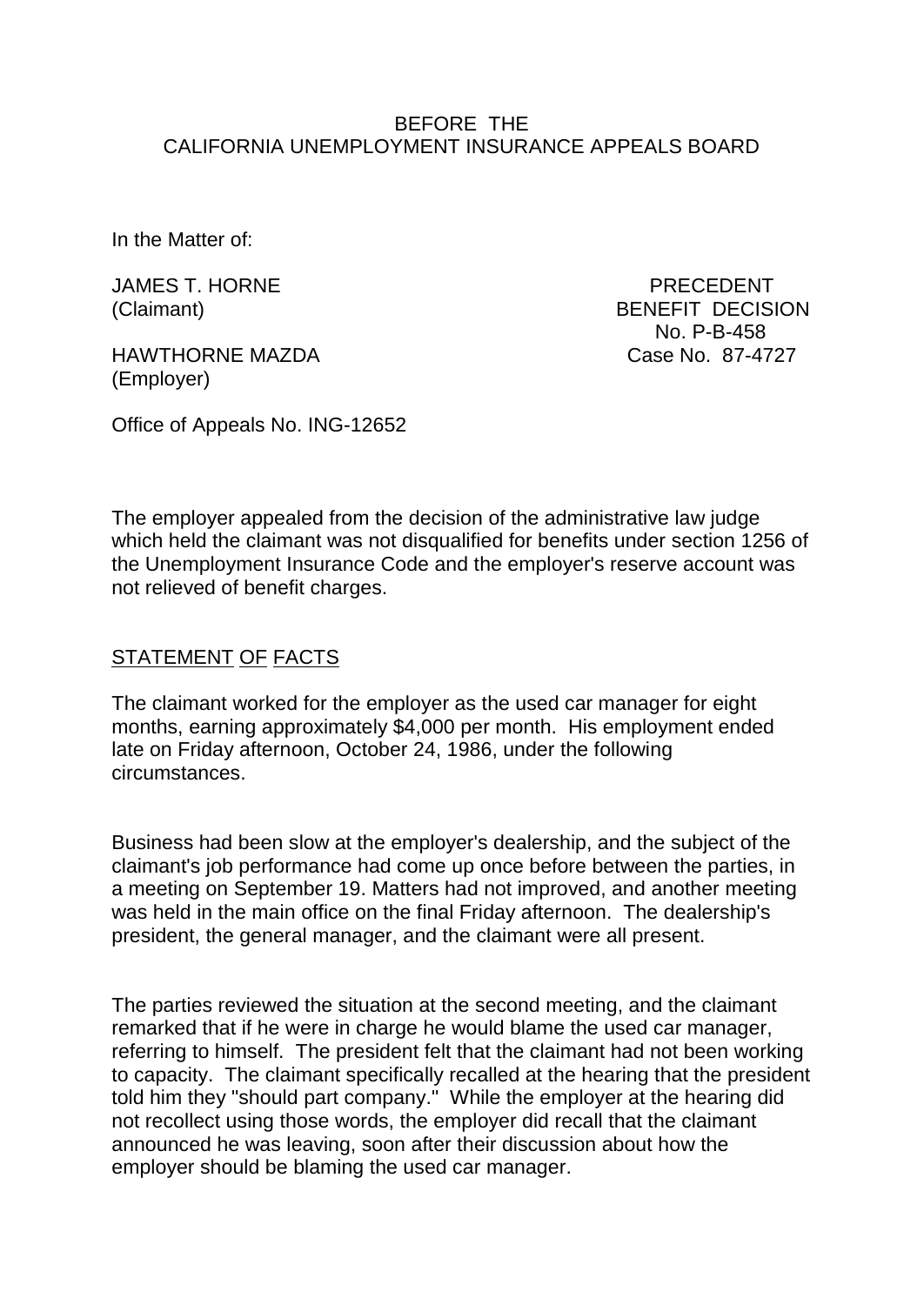The claimant left the office, went to his own work area, and cleaned out his desk. The employer interpreted the conversation and events as a resignation by the claimant. The claimant interpreted them as a discharge by the employer.

# REASONS FOR DECISION

Section 1256 of the California Unemployment Insurance Code provides that an individual is disqualified for benefits, and sections 1030 and 1032 of the code provide that the employer's reserve account may be relieved of benefit charges, if the claimant left the most recent work voluntarily without good cause or was discharged for misconduct connected with the most recent work.

In Appeals Board Decision No. P-B-37, the Appeals Board held that in determining whether there has been a voluntary leaving or discharge under code section 1256, the moving party in the termination must first be determined. If the claimant left employment while continued work was available, then the claimant was the moving party. If the employer refused to permit an individual to continue working who was ready, willing and able to do so, then the employer was the moving party.

In Gibson v. California Unemployment Insurance Appeals Board (1973), 9 Cal.3d 494, 108 Cal.Rptr 1, the California Supreme Court held that the provisions of the Unemployment Insurance Code must be liberally construed to further the legislative objective of reducing the hardship of unemployment.

We are struck immediately by the reasonableness of the parties' conflicting interpretations of the events. The employer observed the claimant's self-effacing evaluation of his own job performance and his willingness to leave with a minimum of discussion. The claimant knew that his role in the insufficient development of the business had prompted another meeting a month earlier, and it could fairly be said that the calling of a second meeting on the same subject on a Friday at the end of the day had an ominous ring to it. In other words, the facts bear the interpretation that the employer reasonably and sincerely believed that the claimant had resigned, while the claimant just as strongly felt that he had been discharged.